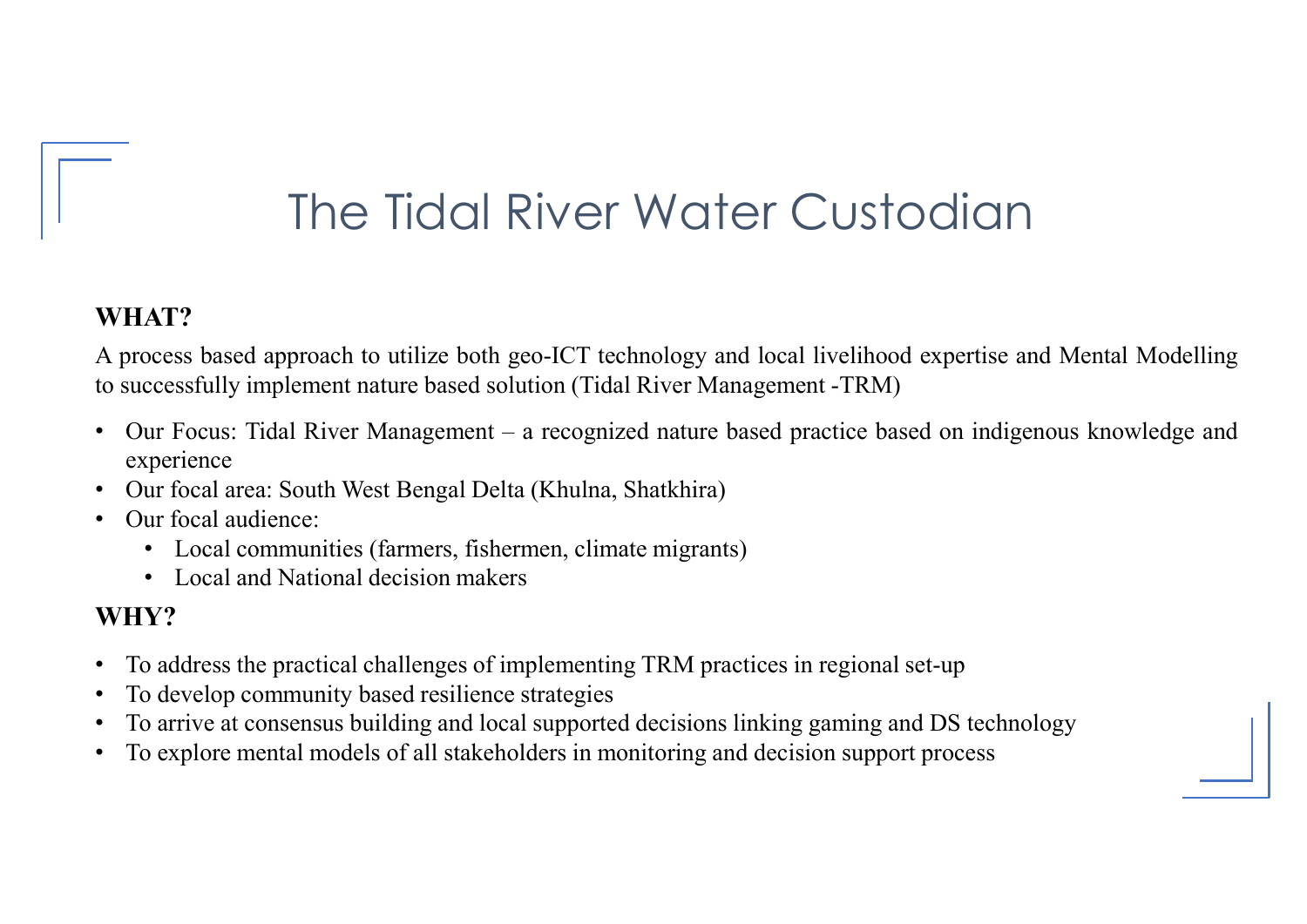### Problem statement: How does our project fits the proposal CIC scheme

#### Key theme

- Nature based Solutions for adaptation
- Integrated WRM

#### Principles

- Local partnership and Co development
- Low resources and cultural particularities
- Regional applicability and scalability
- Transferred to other SAR

### Expected outcome

- Enhancing local and institutional capacities
- Enhance local inclusive decision making
- Awareness and knowledge sharing
- Replicability in similar environments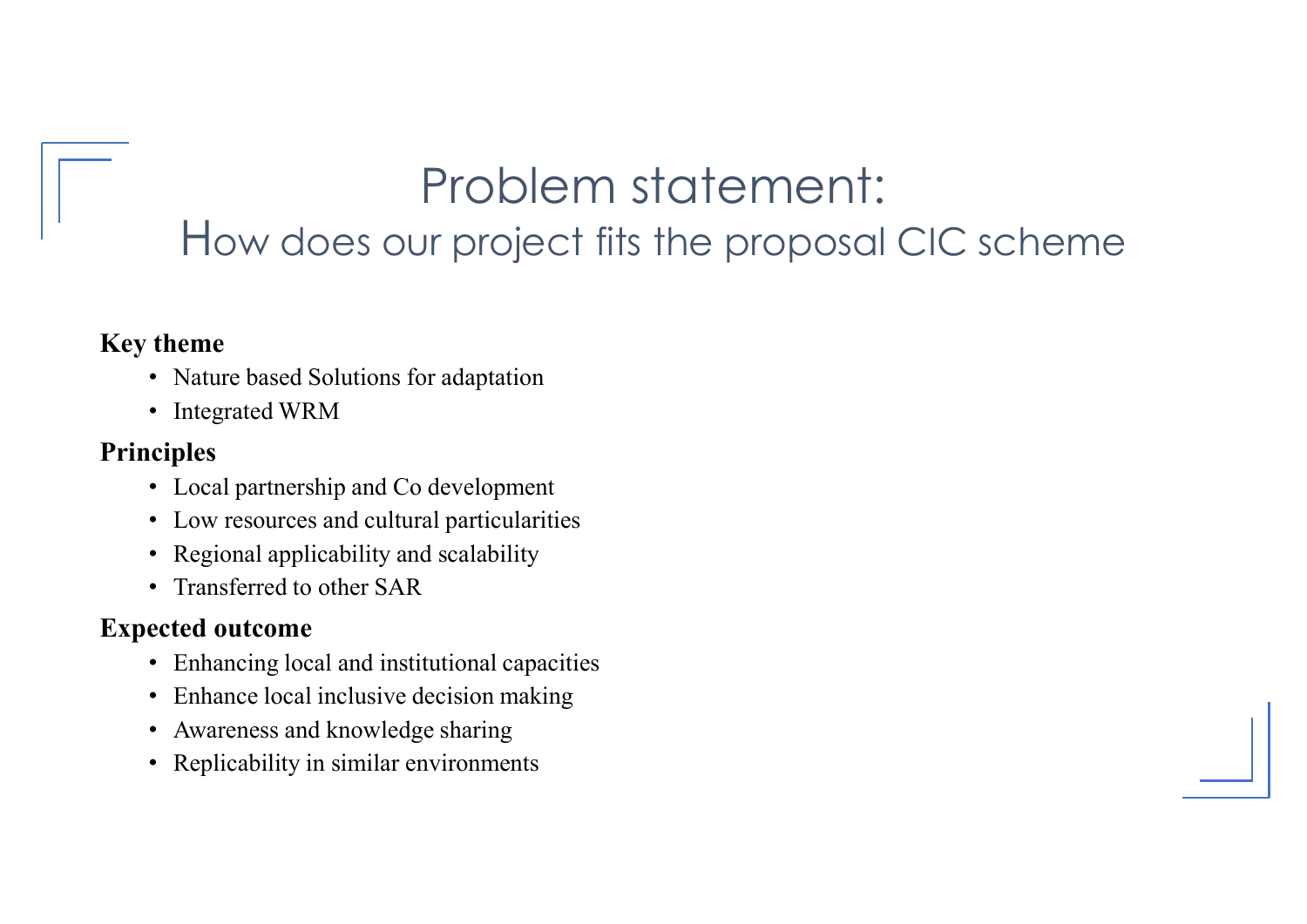